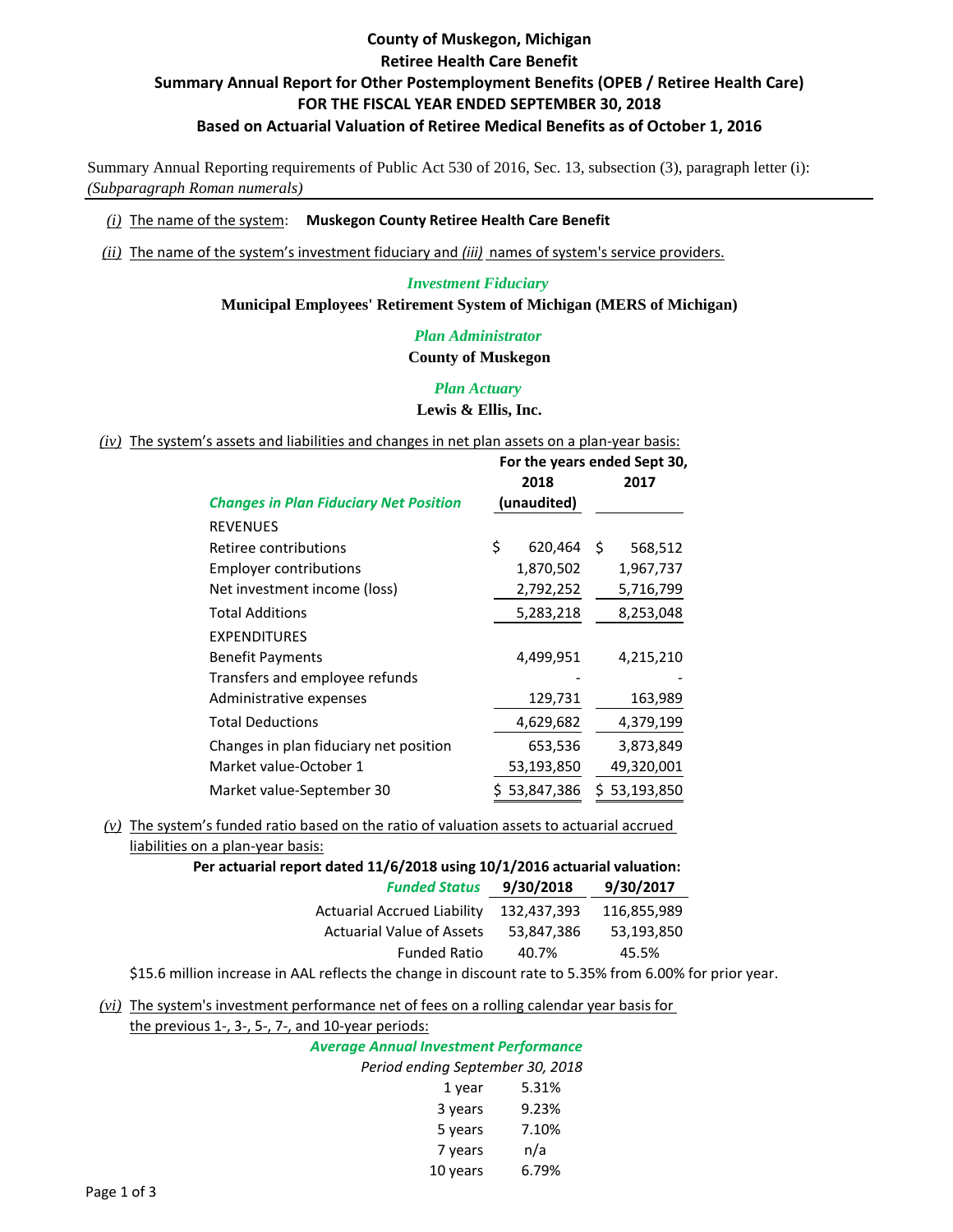# **County of Muskegon, Michigan Retiree Health Care Benefit Summary Annual Report for Other Postemployment Benefits (OPEB / Retiree Health Care) FOR THE FISCAL YEAR ENDED SEPTEMBER 30, 2018 Based on Actuarial Valuation of Retiree Medical Benefits as of October 1, 2016**

Summary Annual Reporting requirements of Public Act 530 of 2016, Sec. 13, subsection (3), paragraph letter (i): *(Subparagraph Roman numerals)*

(SUB-SUBPARAGRAPH LETTERS)

| $(vii)$ The system's administrative and investment expenditures: |       |
|------------------------------------------------------------------|-------|
| Administration                                                   | 0.51% |
| Investments                                                      | 0.48% |
| Cost of retiree health benefit                                   | 0.99% |
|                                                                  |       |

*(viii)* The system's itemized budget: n/a to local government

## *(ix)* The following information as provided in the system's most recent annual actuarial valuation report:

|     | Per actuarial valuation reports dated:                                                                                      |                      |              |  |
|-----|-----------------------------------------------------------------------------------------------------------------------------|----------------------|--------------|--|
|     | <b>Participant summary</b>                                                                                                  | 10/1/2016            | 10/1/2014    |  |
| (A) | Number of active members                                                                                                    | 534                  | 716          |  |
| (B) | Retirees and surviving spouses                                                                                              | 623                  | 589          |  |
|     | <b>Total participants</b>                                                                                                   | 1157                 | 1305         |  |
| (C) | Average annual retirement allowance:                                                                                        | n/a                  |              |  |
| (D) | Annual retirement allowances being paid:                                                                                    | n/a                  |              |  |
| (E) | The valuation payroll:<br>Covered payroll                                                                                   | \$26,359,248         | \$32,178,697 |  |
|     | Normal cost                                                                                                                 | \$1,004,530          | \$1,292,244  |  |
| (F) | Normal cost of benefits as expressed as % of payroll                                                                        | 3.8%                 | 4.0%         |  |
|     | <b>Employer contributions</b>                                                                                               | \$1,924,382          | \$1,889,505  |  |
| (G) | The employer's total contribution rate expressed                                                                            |                      |              |  |
|     | as a percentage of valuation payroll:                                                                                       | 7.3%                 | 5.9%         |  |
| (H) | Weighted average of member contributions, if any: n/a - no member contributions                                             |                      |              |  |
| (I) | Actuarial assumed rate of investment return:                                                                                | 8%                   | 8%           |  |
| (J) | Actuarial assumed rate of long-term wage inflation:                                                                         | 2%                   | 2%           |  |
| (K) | The smoothing method utilized to determine the                                                                              |                      |              |  |
|     | funding value of assets:                                                                                                    | n/a                  |              |  |
|     | (L) Amortization method and period utilized for funding the system's unfunded actuarial accrued liabilities:                | 10/1/2016            | 10/1/2014    |  |
|     | Amortization period:                                                                                                        | 20 years             | 22 years     |  |
|     | Amortization method:                                                                                                        | Level Dollar, Closed |              |  |
| (M) | The system's actuarial cost method: Entry Age Normal - Level % of Pay                                                       |                      |              |  |
| (N) | Whether system membership is open or closed to<br>specific groups of employees: All employee groups are CLOSED to new hires |                      |              |  |
|     | (O) The actuarial assumed rate of health care inflation:                                                                    |                      |              |  |

| <b>Assumed health care inflation rates</b> | Pre-65 | Post-65 |
|--------------------------------------------|--------|---------|
| Medical portion of costs                   | 7.0%   | 4.5%    |
| Rx portion of costs                        | 7.0%   | 10.0%   |

*(x)* Travel report: n/a